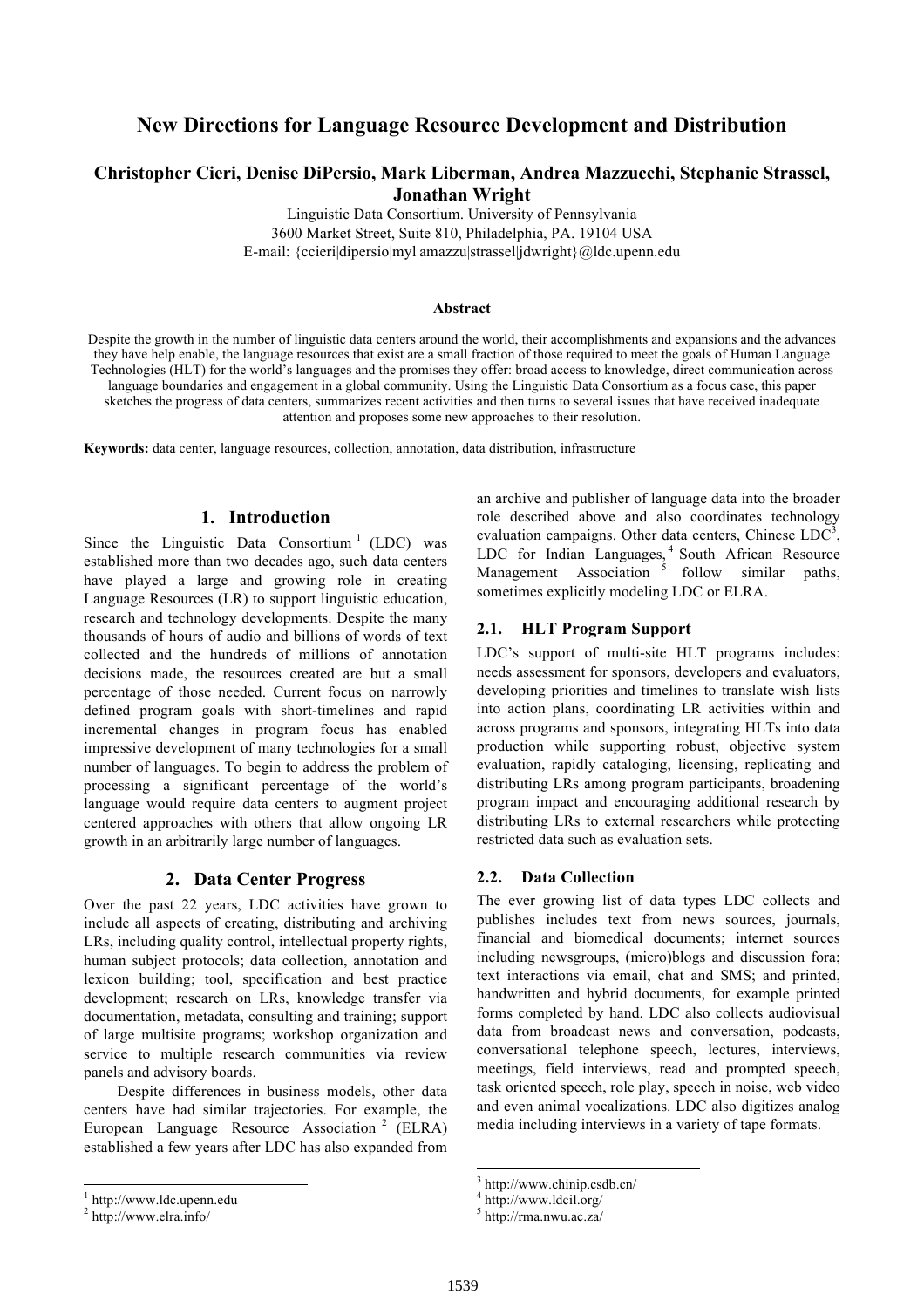## **2.3. Annotation**

The annotation types in which LDC has developed expertise have also grown rapidly over the past two decades and include: data scouting, data triage and smart data selection; alignment of paired audio streams; auditing for bandwidth, signal quality, language, dialect, program and speaker; quick, quick-rich and careful transcription, audio segmentation and audio-text alignment at story, turn, sentence and word level; orthographic, spelling and phonetic script normalization and transliteration; tagging of phonetic, dialect, sociolinguistic and supralexical features; document zoning, handwriting transcription, OCR QC and tagging of reading order; tokenization and tagging of morphology, part-of-speech and gloss; Treebanking, PropBanking, SemBanking; sense disambiguation, fine and coarse-grained topic relevance annotation; novelty, text entailment, hypothesis generation and inference annotation; annotation of committed belief, sentiment, disfluency, discourse features and hedging; detection and classification of entities, relations, events, time, location and their coreference in text; knowledge base population; single and multi-document summarization of various lengths from titles to 200 words; query generation and question answering; translation, multiple translation, edit distance, translation post-editing and quality control; alignment of translated text at document, sentence, phrase & word levels; describing the physics of gesture via joint angles and rotations; identification, classification and tracking entities and events in video; assessment of IR, MT, KBP, QA and other system output.

## **2.4. Projects**

LDC supports several large, multisite HLT development and evaluation programs coordinating LR activities to meet all stakeholder needs.

For DARPA DEFT (Deep Exploration and Filtering of Text), LDC produces LRs for three research areas: Relational Analysis, Semantic Filtering and Anomaly Analysis by annotating discussion forums and other informal genres in English, Chinese and Spanish, for a wide variety of tasks. In *Entities, Relations, Events* (ERE), annotators label documents for the entities mentioned, relationships among those, and the events in which they participate, co-referencing multiple mentions of the same entity or event. In *Abstract Meaning Representation* (AMR), annotators produce wholesentence semantic representations via rooted, labeled graphs. In *Textual Entailment*, annotators judge whether pairs of sentences entail or contradict one another. *Inference* annotation requires enumerating the reasoning steps required to reach the each entailment judgment. Finally, annotators label documents for *Committed Belief*. Future efforts will include modalities like sentiment. With DEFT support, LDC produces resources for the NIST TAC KBP evaluation. In 2014, LDC annotators will create English, Spanish and Chinese queries, annotations and assessments for five evaluation tasks: *Cold Start*, building a knowledge base from scratch; *Entity Linking*,

linking entity mentions in text to knowledge base entries and extracting information from unstructured texts about entities (*Slot Filling)*, *Events* and *Sentiment*.

For the DARPA BOLT (Broad Operational Language Translation) program, LDC produces LRs for training and evaluating machine translation (MT) and information retrieval (IR) technologies focusing on informal genres of English, Chinese and Egyptian Arabic. MT resources include large volumes of source text or speech and millions of words of sentence-aligned parallel text. Much of the parallel text is also manually word aligned, Treebanked, PropBanked and annotated for entity and event coreference. LDC annotators also post-edit MT system output to produce HTER scores for system evaluation. For IR, LDC has produced over 250 natural language queries in three languages and manual assessment of IR system output among other LRs. The final phase of BOLT, currently underway, shifts attention from online discussion forums and naturally occurring SMS/chat messages to conversational telephone speech.

To support DARPA RATS' (Robust Automatic Transcription of Speech) goal to process potentially speech-containing signals received over extremely noise, distorted channel, LDC collected and annotated thousands of hours of conversational speech in multiple languages for four tasks: Speech Activity Detection, Language ID, Speaker ID and Keyword Spotting. Rather than collect and annotate noisy data, LDC produced the desired signal by simultaneously rebroadcasting clean, annotated data over 8 independent radio channels configured to introduce various types of signal noise. Post-processing then projected the original audio annotations onto the degraded recordings. In RATS' final phase, focus shifted to smaller data sets supporting search for speech in large, heterogeneous, unpredictable communications containing disruptions, interference, competing transmissions, and non-speech audio artifacts.

In 2014 LDC concluded work on DARPA MADCAT (Multilingual Automatic Document Classification, Analysis and Translation), whose goal was to develop technology for converting foreign text images into English transcripts. LDC collected over 68,000 handwritten pages of Arabic and Chinese data, scanned and annotated them with sentence and token bounding boxes. Over 40,000 pages were also ground truth annotated and a portion of all data was translated into English. The program's final phase focused on resources for structurally complex documents, in particular those containing tables and ledgers with handwritten text.

LDC continues to produce new LRs to support language recognition R&D. Our current collection effort will yield hundreds of samples of narrowband speech extracted from telephone calls and broadcasts in twenty languages and dialects, including confusable varieties. Native speakers audit each recording to verify its audio properties and language. The resulting corpus will support the next NIST Language Recognition Evaluation, expected to take place in 2014 or 2015.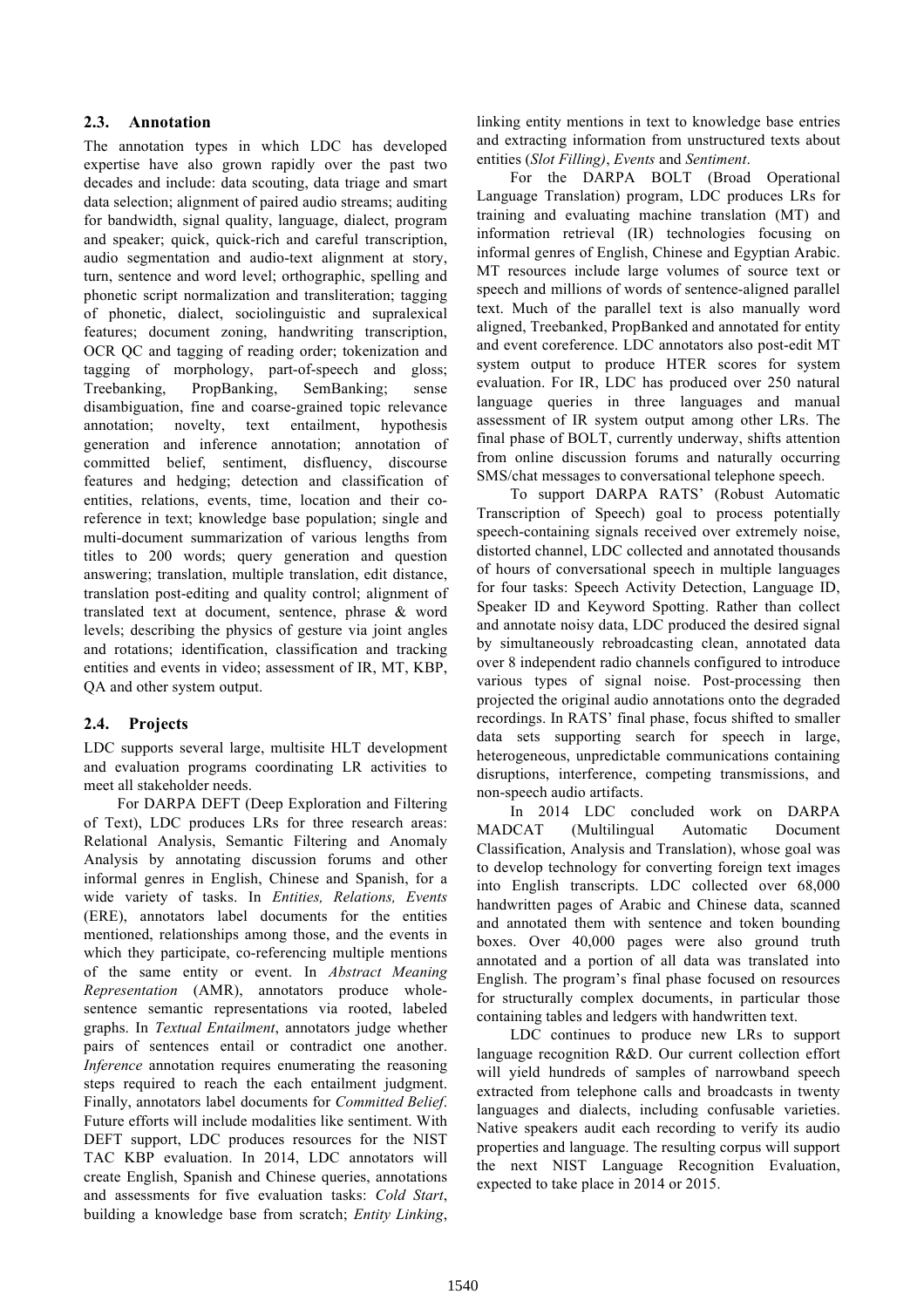Since kickoff in 2007, the Heterogeneous Audio Visual Internet Collection (HAVIC) program has collected several thousand hours of amateur video, annotated it for multiple features including genre and topic, and provided a synopsis. Annotators also indicate whether videos contain one of the pre-defined HAVIC events (e.g. Making a Sandwich), depicted in the video, audio or embedded text. The HAVIC corpus has been used in the TRECVid Multimedia Event Detection (MED) and Multimedia Event Recounting (MER) Evaluations since 2010.

To support language and speaker recognition work within the VAST (Video Annotation for Speech Technology) program, LDC collects thousands of hours of amateur and broadcast video in over a dozen languages and annotates it for speech activity and language. A portion of the corpus is carefully transcribed and labeled for speaker identity.

## **2.5. Research**

LDC maintains a program of research into linguistic data and related technologies. Earlier work investigated topic detection and tracking (Schultz, Liberman 2000) and linguistic annotation formalisms (Bird, Liberman 2001). More recent work involves big data approaches to sociolinguistics (Cieri et al. 2008) including automated analysis of dialect features (Yuan, Liberman 2011), demographic, situation and attitudinal metadata (Yaeger-Dror, Cieri 2013) and error analysis in Treebanks and parsing (Kulick, Bies, Mott 2011). Very recent work applies novel techniques to phone segmentation and labeling (Yuan et al. 2013), speech activity detection (Ryant, Liberman, Yuan 2013) and tone classification (Ryant, Yuan, Liberman undated).

## **2.6. Data Publications**

Essentially all data LDC produces for sponsored program are published as are contributions from our partners. Since the last LREC, LDC has released<sup>6</sup>:

- Broadcast conversation in Arabic (2013S02, 2013S07) and Chinese (2013S08, 2013S04) with transcripts (2013T04, 2013T17, 2013T20, 2013T08, respectively)
- Conversational telephone speech in Persian (LDC2014S01) with transcripts (LDC2014T01)
- Read and Spontaneous Speech in Arabic contributed by King Saud University (2014S02)
- Deceptive Speech (2013S09) contributed by Columbia University, SRI and University of Colorado, Boulder
- Multichannel Read Speech in a meeting room (2014S03) contributed by the Edinburgh Centre for Speech Technology Research
- USC-SFI MALACH interview speech and transcripts in Czech (2014S04) and English (2012S05)
- Speaker Recognition Corpora including Mixer 6 (2013S03) and Greybeard (2013S05)
- Parallel text in
- o Arabic from newswire (2012T17), broadcast news (2012T14, 2012T18) and web text (2013T01) and in Arabic Dialects (2012T09)
- o Chinese from broadcast news (2014T04), broadcast conversation (2013T11, 2013T16) and scientific text (2013T02, 2012T22, contributed by MITRE)
- o Russian from technical text (2012T23)
- o Multiple languages from 1993-2007 United Nations parallel text (2013T06) produced by Google Research
- Word Aligned (Tagged) Text in
	- o Arabic from newswire and web sources (2014T05)
	- o Chinese from broadcast (2013T23), newswire (2012T20), web sources (2012T24, 2013T05) and combined genres (2012T16)
- Post-Edited Translation Text with similarity values in Arabic (2013T18) from the STS 2013 shared task
- Timebanks in Catalan (2012T10) and Spanish (2012T12) contributed by Barcelona Media
- Treebanks in
	- o Arabic from broadcast news (2012T07)
	- o Chinese (2013T21) from U. Colorado and Brandeis
	- o English from web text (2012T13)
	- o the English Gigaword with syntactic and discourse annotations (2012T21) contributed by the JHU Language Technology Center of Excellence
	- o and a new OntoNotes release (2013T19)
- Parallel (Aligned) Treebanks in
	- o Arabic from news text (2013T10), broadcast news (2013T14, 2014T03) and web text (2014T08)
	- o and the Prague Czech-English Dependency Treebank (2012T08) contributed by Charles University, Prague
- Chinese PropBank (2013T13) from U. Colorado and Brandeis
- Manually Annotated Sub-Corpus (2013T12) of the ANC contributed by Nancy Ide and colleagues
- ARRAU Corpus of Anaphoric Information (2013T22) from the Universities of Essex and Trento
- Domain-Specific Hyponym Relations (2014T07) of English from Xian Jiaotung University
- Page images and transcripts with bounding boxes and reading order (2012T15, 2013T09, 2013T15)
- Corpora supporting NIST OpenMT evaluations (LDC2013T03, LDC2013T07, LDC2014T02)
- Maninkakan Lexicon (2013L01)
- American English Nickname Collection (2012T11)

## **2.7. Distribution**

Since 2012 LDC has published new corpora at an average rate that has grown from 2.5 to 3 per month. As of the time this paper was written, more than 108,000 copies of 1860 titles had been distributed to more than 3500 organizations in 70 countries. Recent developments promise to further improve distribution.

LDC is completing a redevelopment of its business system, the database and associated processes supporting membership and catalog functions. The new version incorporates an updated software architecture and ecommerce principles. Users may register accounts, join LDC and license data online. Transactions include

 <sup>6</sup> LDC Catalog numbers, minus the LDC prefix, follow each corpus description in parentheses. See: catalog.ldc.upenn.edu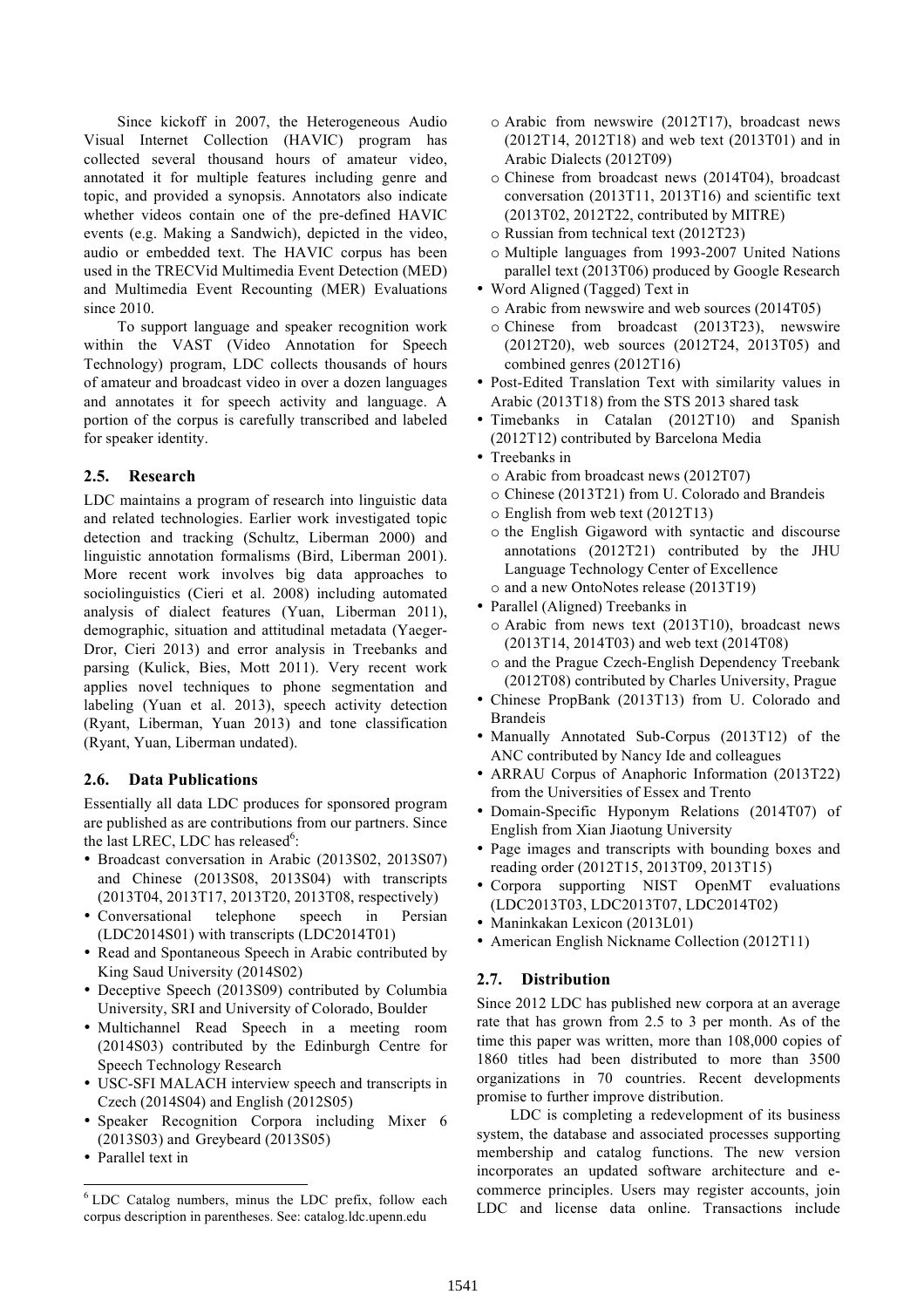automated, secure credit card processing, digital signatures for membership and license agreements and automatic email notifications. Organizations have greater flexibility to manage their accounts. Catalog metadata schemata conform more closely to the  $OLAC<sup>7</sup>$  standard. LDC will continue to offer the personal support members have come to expect while the business system's new automation will streamline the user experience.

In 2013, LDC began Cloud-based data delivery to support shared tasks, including the REVERB challenge, SemEval and SPMRL, and to meet occasional unusual needs. Data size has varied up to one terabyte. The process is transparent to users who request data from LDC's distribution system and receive it directly or via the Cloud depending upon how the path is configured. Not surprisingly, delivery speed varies with data size and available bandwidth. Cost savings can be significant compared to media duplication, shipment and associated human effort. Our initial efforts provide a basis from which to evaluate broader cloud-based distribution. LDC has also joined Brandeis Vassar and CMU to develop the first US Language Applications Grid that provides access to tools and data as web services. This infrastructure allows users to create pipelines that connect resources and processing on the Grid removing the need to maintain copies of data and technologies locally.

## **2.8. Outreach**

LDC outreach efforts include the monthly newsletter, occasional member surveys and service to multiple research communities via advisory boards (e.g. LINDAT-CLARIN) and funding panels, among other efforts below.

In October 2013 LDC introduced its new website, the first significant change to site structure in over a decade. The enlarged and reorganized site map highlights LDC activities – member services, language resource preparation and distribution, data management, project support, collaborations – and simplifies the user experience while the sites' content management system reduces staff effort.

In September 2012 LDC celebrated its twentieth anniversary with a workshop in Philadelphia that focused on the future of language resources. Invited speakers from around the world discussed new domains, and emerging innovations in data collection and distribution. In addition, the workshop fueled some of the ideas that appear in this paper. We also continue to participate in major conferences as planners, speakers and exhibitors: ACL, ALA, ICASSP, ICA, ICPhS, IEEE, Interspeech, LSA, NWAV, Odyssey and LREC. We also attended the NLP12 meeting, ELRA  $18<sup>th</sup>$  Anniversary, and DGA Workshop on Multimedia Information Processing as well as the Errare, AARDVARC, DARPA Data Framework and Sustaining Domain Repository workshops.

### **2.9. Systems Infrastructure**

The infrastructure enabling this progress has itself undergone significant change in the past two years, following two broad principles.

### **2.9.1. Outsourcing Commodity Services**

As the first international center for linguistic data, LDC has sometimes sat on the bleeding edge of innovation, needing to implement technologies that were unavailable or inadequate in the open market. However, advanced technologies eventually become commodities so that the capabilities offered in general are adequate to meet the needs of the data center. With this in mind, LDC has outsourced most of its network and telephony and website. Allowing local IT staff to focus on technologies that meet unique Consortium needs. This outsourcing has resulted in greater capacity and business continuity at a cost savings to members. Reducing support demands on local Systems staff has allowed them to devote more time innovating storage and compute solutions, system monitoring and network authorization. LDC continues to locally manage its business system and catalog, the unique telephone system used in call collection.

### **2.9.2. Generalizing Internal Processes**

Among internally managed technologies, traditional approaches are no longer compatible with the very rapid ramp-up and turn-over recently characterizes some of our sponsored programs. For example, some new projects couple demand for massive storage and compute power with timelines that do not permit its acquisition. To address this problem, LDC has developed Storage- and Computation-as-a-Service. Central servers already in place offer virtualization and provisioning. New projects do not acquire new hardware but use slices of existing capability scaled to their need at the time. Costs to projects are currently lower than those in the open market and fees contribute to upgrades and expansions. This approach has also prepared LDC for a smoother transition to commercial products once their prices fall below ours. Within the new storage solution, we also distinguish the different life-cycles of data, annotations and other file providing different storage tiers, backup policies, data protection strategies, availability and costs appropriate to each.

#### **2.10. Software Development**

Recent LDC software development has focused on creating a unified framework not only for collection and annotations technologies but also for the very tools developers use to build them. The principles guiding this evolution are:

- generalize infrastructure across projects
- modularize functions via web services
- reduce reliance on OS, directory structure and file I/O
- normalize structure of all annotations
- employ single code base to satisfy (nearly) all needs

 <sup>7</sup> http://www.language-archives.org/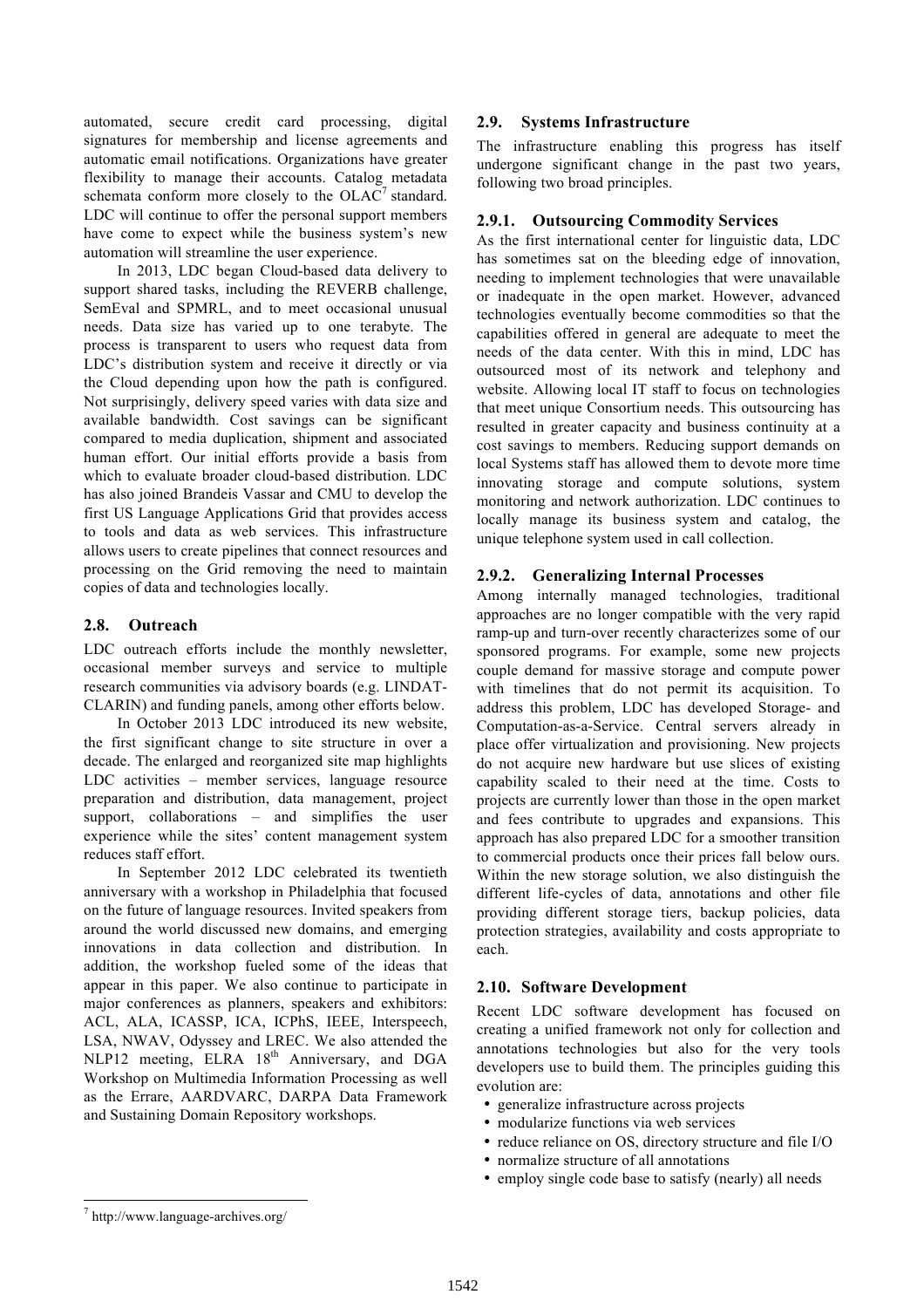The following sections illustrate these principles by discussing specific new developments.

For many years, the goal of LDC software development was meeting the needs of specific projects. While this narrow focus has allowed us to rapidly scale up collection volume and provide custom solutions to program needs, it also reduces opportunities to reuse code and reduce cost by building upon prior knowledge. The LDC People database is a good example of reversing this trend. During the creation of the Greybeard $\delta$  corpus it was necessary to combine all prior human contributor databases in an attempt to find those willing to participate in another study. Having completed a universal contributor database we used it for all subsequent collections, extending schemata appropriately, for example to distinguish contributors in different studies, and developing general enrollment software. The latest version of LDC People includes all contributors: annotators and managers as well as human subjects. Sensitive personally identifying information (SPII) is stored in an entirely separate database from the demographic and performance data associated with contributors so that access to the former can be restricted to just those processing compensation. Finally, all developers access LDC People though a single API.

LDC developers also use web services to simplify access to raw data. Where, in the past, each annotation tool would access text, audio or video directly from disk storage allocated to the task, today a combination of web services and associated databases store the location of each newly collected media file, index the contents of text documents using the Solr engine, track the processing and annotations applied to each and retrieve documents on demand. This approach also allows us to organize media files by type and collection epoch making them easier to store and retrieve.

Beyond the use of web services, LDC developers have also revolutionized tool design in the past few years. Most annotation tools are now web-based and exploit unified task and workflow management and reporting to retrieve and manipulate source material and annotations in a consistent way. Within this framework all annotations are stored in relational database records that track the annotator, time of annotation and atomic annotation decisions. A single WebAnn GUI typically writes many such atomic decisions into the database. The annotation decision, when unpacked, may contain information about extents, annotation types and values but even these conform to a controlled vocabulary. Many changes to the GUI, can now be done by a non-technical task manager using a screen layout tool without requiring changes to database schema. It is also worth noting that additional annotations about the same piece of raw data do not overwrite each other. Each decision is stored and associated with its annotator and time so that subsequent processes can decide how to handle disagreements. This 'transactional' approach to annotations also allows us to

roll back the database to a certain point in time when necessary.

Multiple workflows have been pre-defined allowing coordinators to assign tasks to annotators manually or to instruct the tool to assign them at random, or in firstcome-first-served order. A specified percentage can be assigned to multiple annotators in a double blind fashion allowing measurement of inter-annotator agreement. Particular assignments, or prohibitions on assignments, can be defined independent of the annotation GUI used. Coordinators monitor progress in a consistent way independent of project. This approach allows project managers and developers to collaborate to rapidly deploy new annotation tools. For the simplest cases, managers can simply lay out widgets as desired. Where new code is truly necessary, developers insert it in a standardized way that reduces the total amount of code created and the need to understand the internals of existing code. The same tool that allows managers to create new annotation tools allows customization of enrollment pages that interact with the LDC People database. A new, centralized database enabling different modes of data collection (CTS, sound booth, SMS, etc.) interoperates with the annotation infrastructure and a new message collection system (Strassel, et al. 2014) that supports both live collection, where the system mediates IM/SMS communication between participants, and a donation method, where archives are uploaded to the server, parsed, and saved to our database. Participants can even review the archive online to redact sensitive information.

A standardized reporting infrastructure allows managers to specify characteristics of reports that programmers extract, adding any custom code necessary. A single cronjob checks every minute for pending reports and executes them serially to reduce computation load.

A new processing pipeline mechanism operates similarly; cronjobs check every minute for data that needs to be processed. Technologies such as Speech Activity Detection have been integrated into this infrastructure. Inputs and outputs are tracked in set implementations to avoid duplication. The system runs constantly.

An extension of the web interface using a JSON API allows clients other than web browsers to access the same functionality. In concert with the LAPPS Grid project (Ide et al., 2014), a JSON-LD implementation improves machine interoperability. In additional we are providing Grid users with many of the functions we already use internally.

Finally, we have developed a waveform widget to support web-based audio segmentation, an extensive library for quality control of corpora prior to release and interfaces to Amazon Mechanical Turk, S3, and local object-based storage.

# **3. Remaining Challenges**

Human Language Technology development has enjoyed rapid gains in performance and coverage over the past decades in large part due to the attention of researchers in numerous related fields and the specific innovations of

 <sup>8</sup> http://catalog.ldc.upenn.edu/LDC2013S05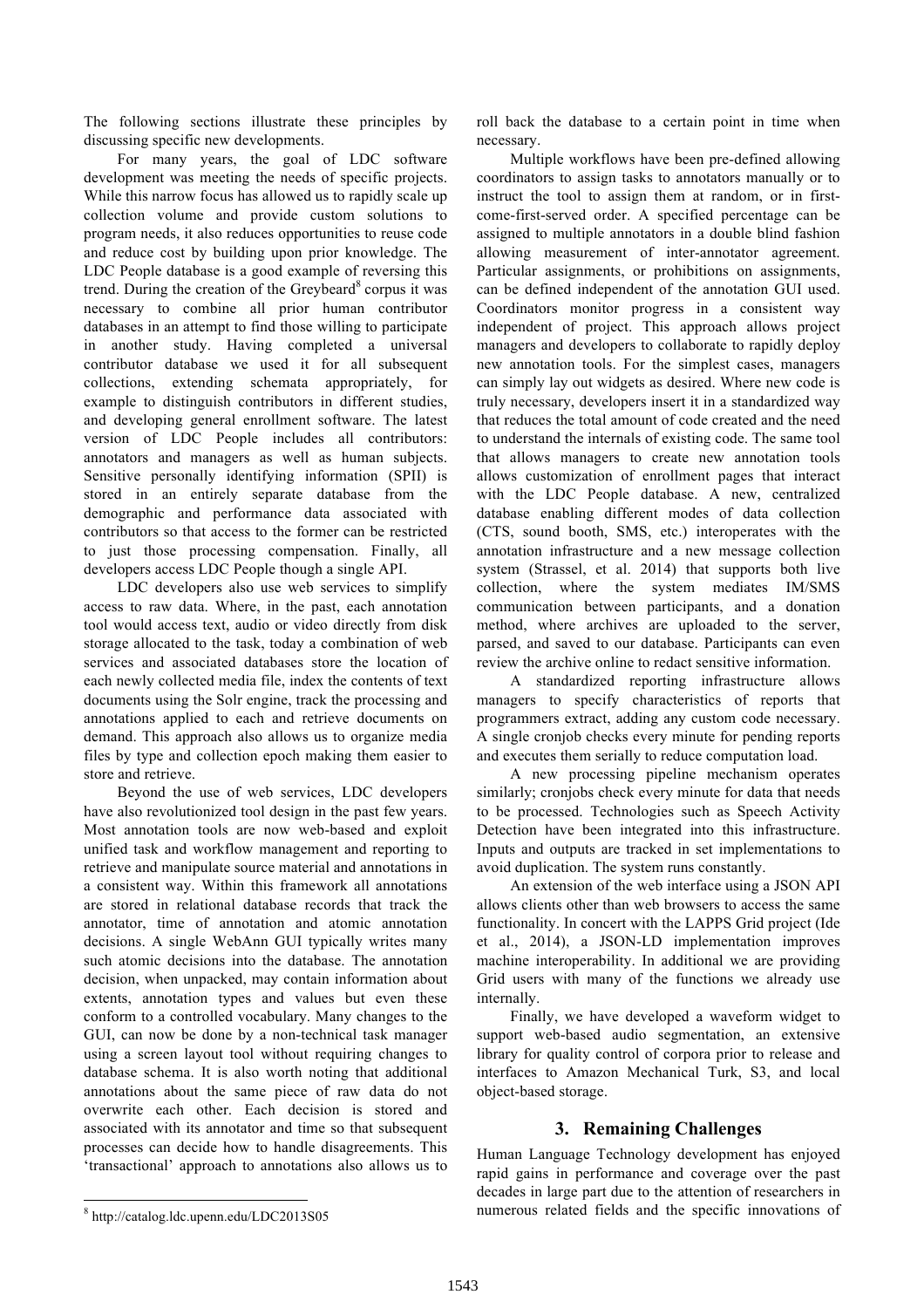microprocessors and storage, (inter)networking, statistical machine learning, evaluation driven development and common-task research management. Despite these advances, none have yet to yield a promising approach for satisfying LR demand. Even given the concentrated efforts of individual researchers, data centers and funding agencies around the globe more than 99% of the world's approximately 6700 languages remain under-resourced, including languages with many millions of speakers and worldwide economic importance. Even for the bestresourced language, English, we encounter regular requests for LRs that do not yet exist.

One shortcoming of current approaches to LR development and a contributing factor to their overall dearth is the nearly complete reliance on project-oriented collection. Although we derive immense benefit from defining specific technology development goals, developing resources and evaluation strategies and then focusing intense R&D effort to meet those goals, we also miss opportunities for complementary LR development. Within research projects, LR targets are generally moving and timelines are short by design, leading to the need to frequently and rapidly adapt LR development infrastructure and limiting the opportunity to exploit economies of scale. In addition, data collection that is purely driven by the needs of current projects also misses opportunities to collect data that meet future needs, or even current needs for which no funding has been allocated. At LDC, for example, we receive numerous communications from potential data contributors asking to join studies that are closed or offering contributions that do not match current needs. We also receive requests to host collection efforts innovated and previously managed by individual researchers. Most of these efforts address recognized needs even if not funded at the moment of the request. In a world where "*the best data is more data*" and nearly all HLT developers continue to be data-starved, failing to capitalize on the full potential of available and contributed data is counter productive.

## **4. New Directions**

We believe that addressing some of the remaining LR challenges requires a new approach, which combines innovations already proven effective in other projects to form a new collection and annotation platform.

## **4.1. Ubiquity and Perseverance**

Unlike collection and annotation systems that are conceived, developed, implemented and used for specific projects and then switched-off or allowed to lie fallow once project needs are met or funding is depleted, future data collection strategies must be always available to everyone. As in popular social networking sites, participants should be able to register themselves at their own convenience by supplying as little personal information as a contact email, screen name and password. Once authenticated, participants should have access to a wide range of activities, some available to all and some requiring certification or additional demographic information. For example, activities that offer monetary incentives will require whatever information is necessary to transfer funds. By minimizing barriers, this approach maximizes participation and trust.

Available activities might include those familiar to social media users, posting text messages, video, audio and photos, encouraging the posts of others (*liking* them in Facebook parlance), commenting on them and further sharing them (*retweeting* in Twitter parlance). However, such collection platforms would not replace, or even stand entirely apart from, existing and very popular social networking sites. Instead they should include modules that interact with social networking sites to recruit new contributors and to harvest existing data with all necessary permissions as Facebook plug-ins do. WebAnn includes an example of this in its connection to Mechanical Turk. The platform would augment naturally occurring social network interactions with activities that elicit language to support specific research and development activities. Some activities involve interaction with integrate existing technologies for collecting telephone calls, SMS messages and so on. The platform would further differ from typical social networking sites by initiating and encouraging discussion about those linguistic activities providing a natural focus for interaction and attracting contributors committed to similar goals. The LibriVox Forum $9$  does this.

An approach based on ubiquity and perseverance requires large volumes of data in many languages to serve as input to the annotation activities. To support annotation on this scale, data centers would need to seed the platform with existing data and add new data as collected. For any given annotation task all appropriate data would be potentially available but prioritized according to current needs. An annotator for such activities would see all segments available for annotation in languages in which the annotator is certified but in the order that best serves current needs.

## **4.2. Automating Training and Certification**

Professional scale collections of linguistic data or judgment typically train potential contributors, use pilot activities to confirm their ability and then assign the target task. Our new direction calls for a training process that scales beyond current methods by recognizing these steps and implementing them in a robust manner. One adds exercises by creating:

- 1. task definition and data processing routines
- 2. gold standard corpus and test derived from it
- 3.'pitch' to potential contributors
- 4. online learning material
- 5. GUI for collecting data and/or annotation
- 6.scorer comparing contributions against each other and/or gold standard
- 7. optionally, forum where contributors discuss task, help each other, receive input from a task leader

 <sup>9</sup> https://forum.librivox.org/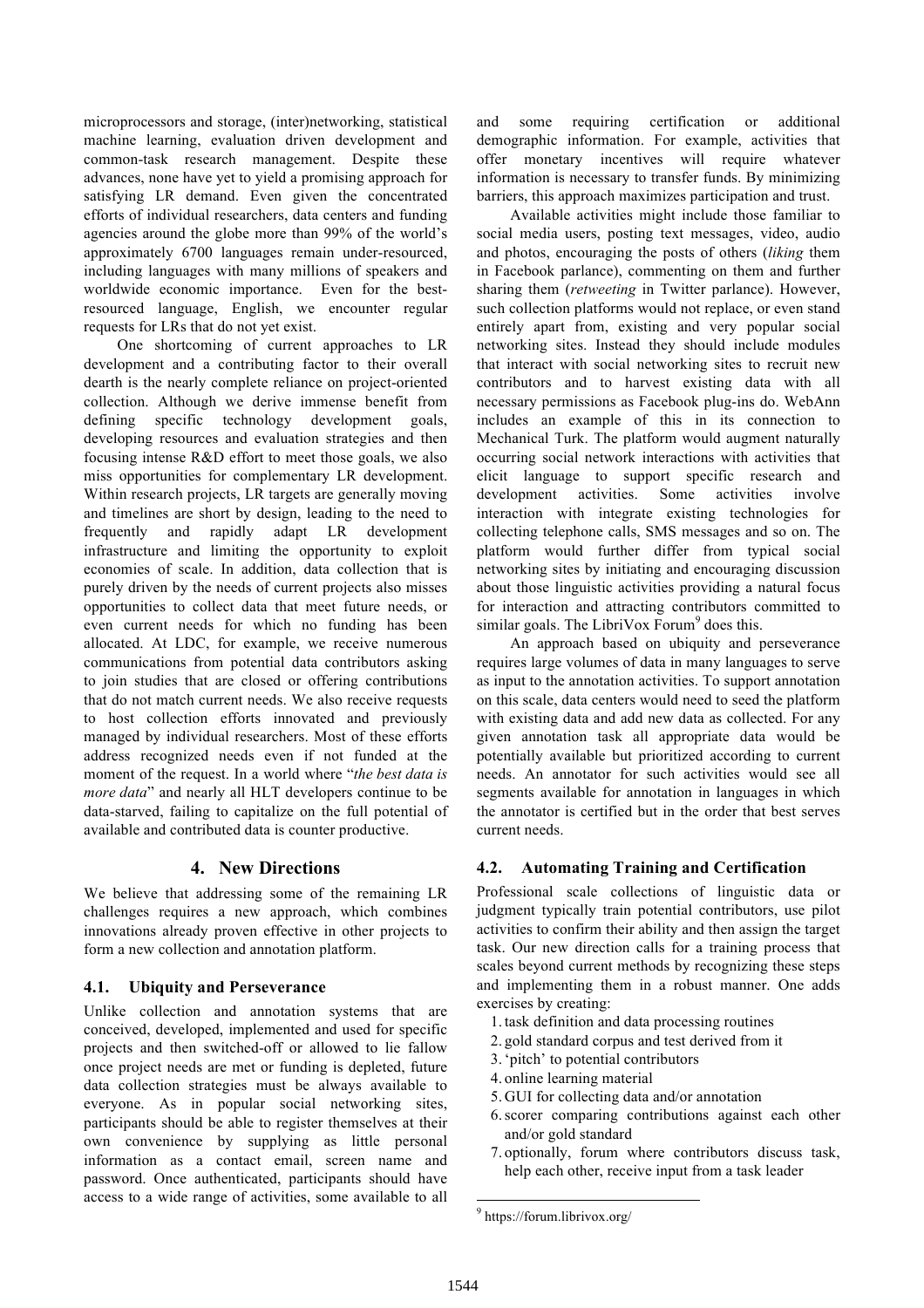Potential contributors would review the pitch; those interested would study the learning material and perform pilot annotation based on the gold standard corpus. The scorer would automatically evaluate annotation as each potential contributor finishes the test. Those who perform adequately proceed to production annotation. All contributions, including certification tests and even forum discussions, are available for research use. Many of these components have been used previous LR projects. For the NIST LRE 2009<sup>10</sup> and subsequent evaluations, LDC created a task definition, processing routines, large gold standard corpora and annotation interface. LDC also created material from which the online learning material and pitch could be drawn leaving only the scorer and optionally the forum as new requirements.

The certifications given by these projects could have additional utility. For example, being certified to read, write, speak or understand a specific language may satisfy an employment requirement at organizations that recruit transcriptionists and translators. In addition, many university level linguistic courses require students to learn to transcribe speech for partial course credit.

The components created for a given annotation exercise would become part of a library where they remain available to subsequent efforts. For example the task definition created for language recognition annotation would remain useful in part or entirely even if the target languages changed and the broadcast news transcription scorer could be reused for broadcast conversation.

### **4.3. Multiple Incentives**

The majority of data collection and annotation efforts over the past two decades have relied upon a single incentive type, monetary, to encourage contributions. However, this approach has its limitations especially when funding is in short supply or the target audience is not motivated by purely financial gain. An LDC internal review of some 50 social networking sites has enumerated the following incentives to participation:

- 1. information
- 2. entertainment
- 3. access to services based on contributions
- 4. sharing intellectual/creative work (self-expression)
- 5. conveying thoughts & frustrations anonymously
- 6. payment, discounts (both real-world and virtual)
- 7. socializing (social networking)
- 8. competition
- 9. opportunity to demonstrate competence
- 10.status, prestige, recognition (levels, high scores)
- 11.contributing to a greater cause or good

We have seen specific cases of alternative incentives working spectacularly well. The Great Language Game<sup>11</sup> (GLG) asks contributors to listen to short audio clips and indicate what language is spoken. Players are generally not speakers of the target languages. Although created in

2013, GLG has already reported more than 2.6 million games played from which we estimate a bare minimum of 6.4 million decisions. GLG employs incentives of information, entertainment, competition and status. Players compete against posted high scores and can brag about their accomplishments in a forum created for contributors. The game displays Ethnologue posts for languages the player has misidentified and players report finding the work fun.

LibriVox creates "free public domain audiobooks" by recruiting, training and organizing volunteers who record themselves reading literary works. A 2012 survey identified at least 17,500 hours of English readings from which we estimate at least 87,500 hours of volunteer labor at a market value of nearly \$9M. Volunteers make such enormous contributions for a variety of reasons. Many believe in the LibriVox mission. Some clearly enjoy collaborating with others of similar interests. A small number of the best readers also receive paid work through Iambik, a spin-off audiobook company.

Within the Games with a Purpose (GWAP) initiative the ESP game, asks players to label images attempting to match labels provided by another, unknown player under time pressure and with scoring. Similar to Google Image Labeler, each of the games sought to improve retrieval of images via services such as Google's image search. After many years of productivity both games are currently unavailable. Google took down image Labeler in 2011. The GWAP developers moved on to other work that same year reporting that some 200,000 players had contributed. Their popularity hints at the power of gamification and other example have emerged: Phrase Detectives<sup>12</sup>, Train Robots<sup>13</sup> and OnToGalaxy<sup>14</sup>. Our vision differs from these individual game platforms by providing a sustainable home for language activities, including games, and by building a community of contributors across tasks.

The NSF funded SPICE<sup>15</sup> project at CMU built a web interface that simplified the creation of speech processing components and encouraged contributions from end users without any particular skill in human language technologies. SPICE built partial or complete ASR systems in a number of language for which such technologies were previously absent. SPICE's incentives to contributors included the possibility of downloading a local copy of the ASR engine created through their contributions.

### **4.4. X-Sourcing**

The recent trend toward comprehensive crowd-sourcing has taught LR developers a great deal about data acquisition including lessons that also apply to traditional teams. However, one must recognize that different annotation tasks require different levels of expertise from those of the untrained crowd to the expert. Average native

 $10$  http://www.itl.nist.gov/iad/mig//tests/lre/2009/<br> $11$  greatlanguagegame.com

<sup>&</sup>lt;sup>12</sup> https://anawiki.essex.ac.uk/phrasedetectives/<br><sup>13</sup> http://www.trainrobots.com/<br><sup>14</sup> http://www.kongregate.com/games/phateon/ontogalaxy<br><sup>15</sup> http://csl.ira.uka.de/spice/index.php